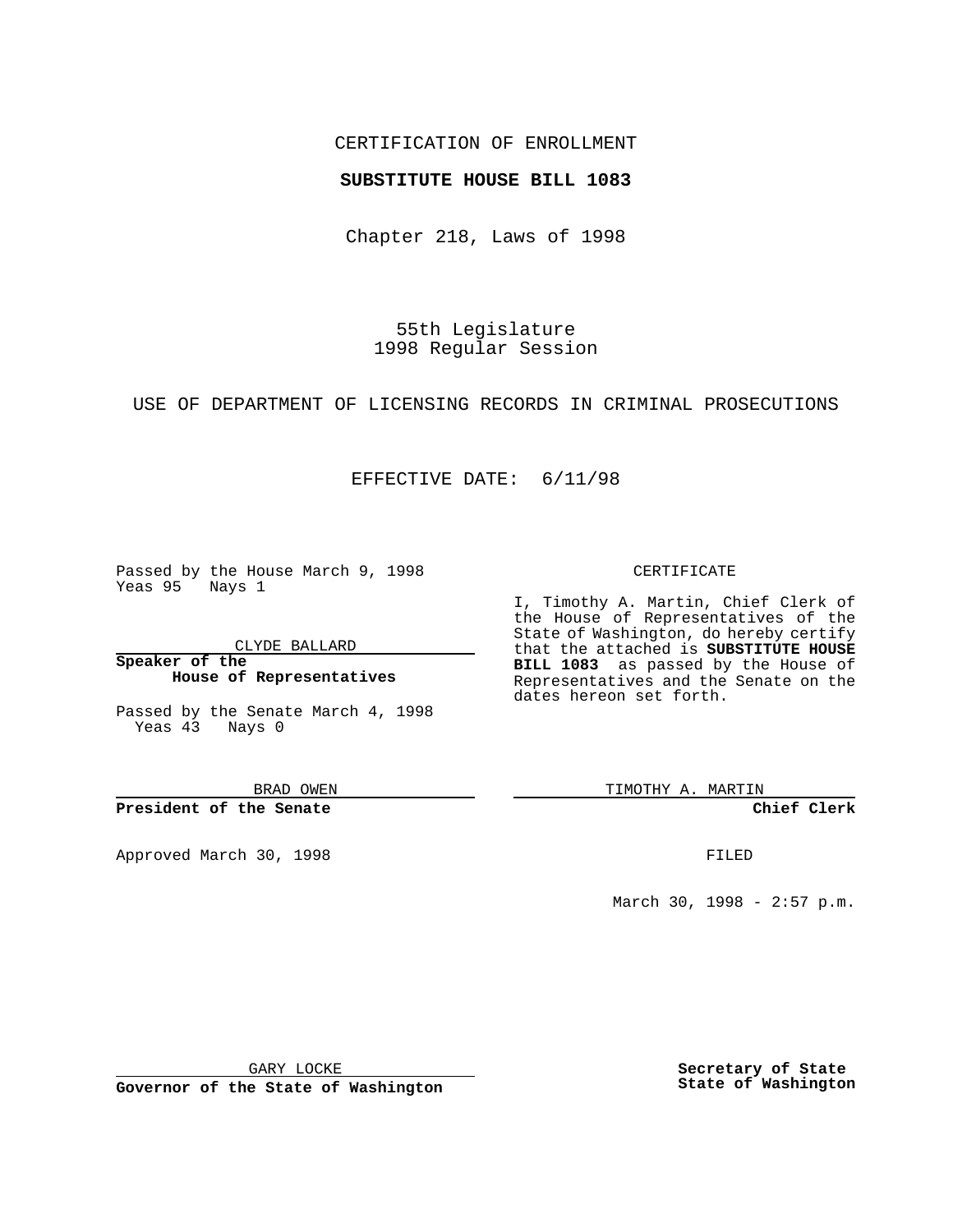# **SUBSTITUTE HOUSE BILL 1083** \_\_\_\_\_\_\_\_\_\_\_\_\_\_\_\_\_\_\_\_\_\_\_\_\_\_\_\_\_\_\_\_\_\_\_\_\_\_\_\_\_\_\_\_\_\_\_

\_\_\_\_\_\_\_\_\_\_\_\_\_\_\_\_\_\_\_\_\_\_\_\_\_\_\_\_\_\_\_\_\_\_\_\_\_\_\_\_\_\_\_\_\_\_\_

### AS AMENDED BY THE SENATE

Passed Legislature - 1998 Regular Session

**State of Washington 55th Legislature 1997 Regular Session By** House Committee on Law & Justice (originally sponsored by Representatives McDonald, Sheahan and Mielke)

Read first time 02/13/97.

 AN ACT Relating to use of department of licensing records in criminal prosecutions; and amending RCW 46.52.120.

BE IT ENACTED BY THE LEGISLATURE OF THE STATE OF WASHINGTON:

 **Sec. 1.** RCW 46.52.120 and 1993 c 501 s 12 are each amended to read as follows:

 (1) The director shall keep a case record on every motor vehicle driver licensed under the laws of this state, together with information on each driver, showing all the convictions and findings of traffic infractions certified by the courts, together with an index cross- reference record of each accident reported relating to such individual with a brief statement of the cause of the accident. The chief of the Washington state patrol shall furnish the index cross-reference record to the director, with reference to each driver involved in the reported accidents.

 (2) The records shall be for the confidential use of the director, the chief of the Washington state patrol, the director of the Washington traffic safety commission, and for such police officers or other cognizant public officials as may be designated by law. Such 19 case records shall not be ((offered as)) admitted into evidence in any